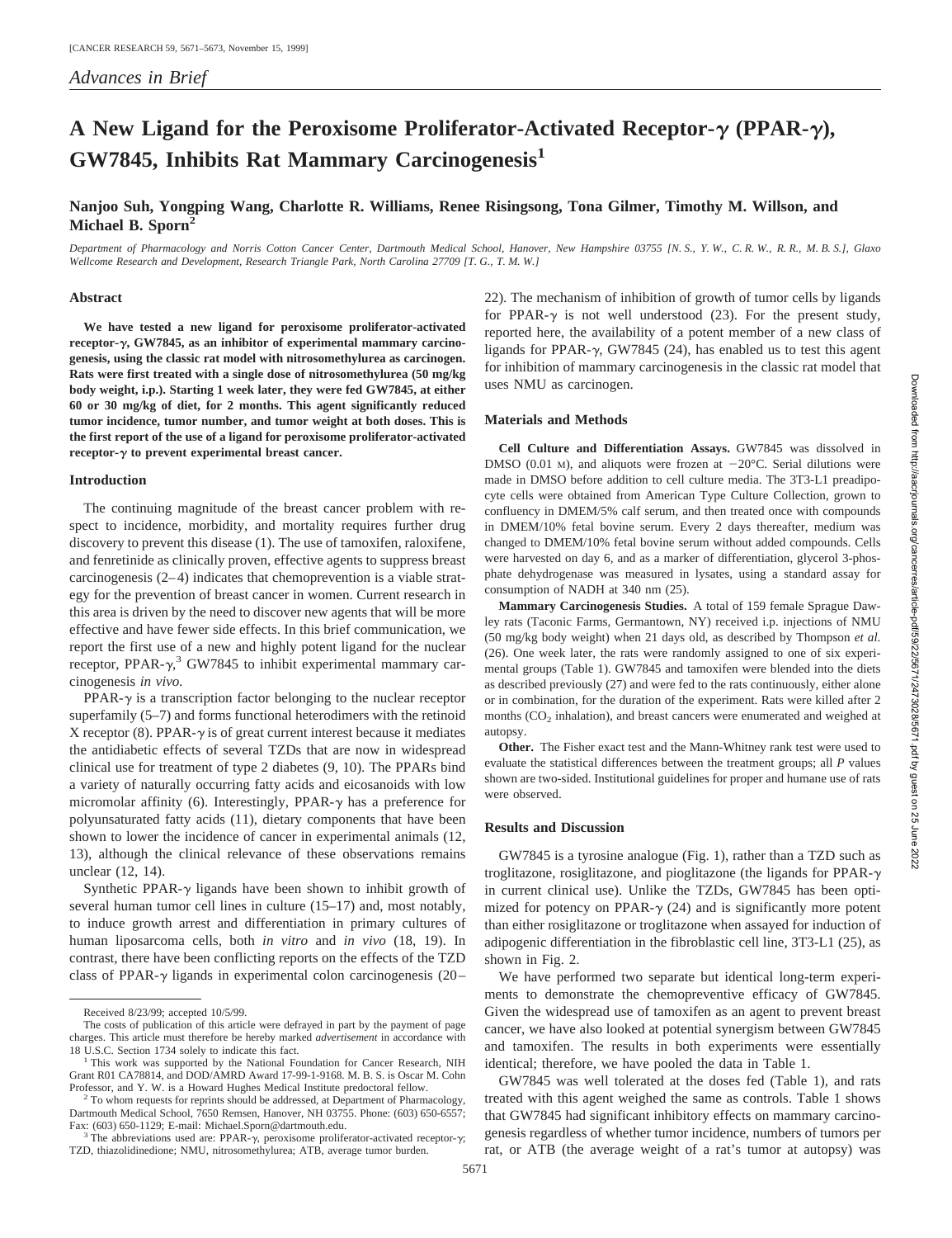Table 1 *Prevention of breast cancer by GW7845 and tamoxifen*

| Treatment <sup>a</sup>     | No. of tumor-free<br>rats/total no. of rats<br>$(P_1; P_2)^p$ | Average no. of<br>tumors $(P_1; P_2)^b$ | ATB $(P_1; P_2)^b$ | Rats with 3 or more<br>tumors $(P_1; P_2)^b$ | Rats with<br>tumor burden<br>$>$ 5 g $(P_1; P_2)^p$ |
|----------------------------|---------------------------------------------------------------|-----------------------------------------|--------------------|----------------------------------------------|-----------------------------------------------------|
| Control (vehicle)          | 5/42                                                          | 2.4                                     | 5.6                | 22/42                                        | 18/42                                               |
| GW7845 Hi                  | 8/21(0.02)                                                    | 1.1(0.002)                              | 1.7(0.002)         | 2/21(0.0009)                                 | 1/21(0.002)                                         |
| GW7845 Lo                  | 7/21(0.08)                                                    | $0.8 \, (<0.0001)$                      | 1.5(0.0004)        | $0/21$ (<0.0001)                             | 2/21(0.009)                                         |
| Tamoxifen                  | 5/33                                                          | 1.6(0.02)                               | 2.4(0.02)          | 7/33(0.008)                                  | 6/33(0.03)                                          |
| $Tamox$ ifen + $GW7845$ Hi | 9/21(0.009:0.03)                                              | 0.9(0.0002:0.03)                        | 0.9(0.0002:0.05)   | $0/21$ (<0.0001; 0.03)                       | 0/21(0.0002)                                        |
| Tamoxifen + GW7845 Lo      | $12/21$ (0.0003; 0.002)                                       | $0.6 \, (<0.0001; 0.001)$               | 1.3(0.0001; 0.01)  | 1/21(0.0002)                                 | 3/21(0.03)                                          |

*a* Doses used were as follows: 60 mg GW7845/kg diet (GW7845 Hi); 30 mg GW7845/kg diet (GW7845 Lo); and 0.5 mg tamoxifen/kg diet. All animals (21 days old) received an i.p. injection of 50 mg NMU/kg body weight 1 week befo

 $P_1$  is the value for the comparison of rats treated with chemopreventive agents with control rats treated with vehicle alone;  $P_2$  is the value for the comparison of rats treated with  $t$ amoxifen + GW7845 with rats treated with tamoxifen alone.



Fig. 1. Structure of GW7845.

measured. The effects on ATB are particularly interesting; GW7845 effected a 70% reduction in this index. Striking effects of GW7845 on tumor multiplicity and weight were seen (Table 1) when the number of rats with three or more tumors or the number of rats with a tumor burden  $>5$  g were scored. Both doses of GW7845 appeared equally effective in all parameters measured. To evaluate possible synergy with tamoxifen, we deliberately chose a very low dose of this agent, which is only marginally effective (27, 28). As seen in Table 1, although some statistically significant additive effects were seen with the combination of GW7845 and tamoxifen, there was little evidence in these experiments for a strong synergy between the two.

These initial experiments *in vivo* establish GW7845 as an agent worthy of further consideration for chemoprevention of cancer. Further studies in other organ systems in which PPAR- $\gamma$  plays an important role, as well as potential synergy with other agents for which there is a mechanistic basis (*e.g.,* selective ligands for the retinoid X



Fig. 2. GW7845 is more potent than either rosiglitazone or troglitazone in induction of adipogenic differentiation in 3T3-L1 fibroblasts. Adipogenesis was measured after 6 days of treatment, as described (25), using a glycerol 3-phosphate dehydrogenase assay as a marker. *OD340*, absorbance at 340 nm; *bars*; SE.

receptor), should now be pursued, as well as further evaluation of the mechanism of suppression of carcinogenesis by PPAR- $\gamma$ .

## **Acknowledgments**

We thank Tammy Frazer for expert assistance in preparation of the manuscript. Marilyn Brown and her staff, especially Jennifer Marcroft and Catherine LaBarre, have provided excellent animal care.

#### **References**

- 1. Landis, S. H., Murray, T., Bolden, S., and Wingo, P. A. Cancer statistics, 1999. CA Cancer J. Clin., *49:* 8–64, 1999.
- 2. Fisher, B., Costantino, J. P., Wickerham, D. L., Redmond, C. K., Kavanah, M., Cronin, W. M., Vogel, V., Robidoux, A., Dimitrov, N., Atkins, J., Daly, M., Wieand, S., Tan-Chiu, E., Ford, L., and Wolmark, N. Tamoxifen for prevention of breast cancer: report of the national surgical adjuvant breast and bowel project P-1 study. J. Natl. Cancer Inst., *90:* 1371–1388, 1998.
- 3. Cummings, S. R., Eckert, S., Krueger, K. A., Grady, D., Powles, T. J., Cauley, J. A., Norton, L., Nickelsen, T., Bjarnason, N. H., Morrow, M., Lippman, M. E., Black, D., Glusman, J. E., Costa, A., and Jordan, V. C. The effect of raloxifene on risk of breast cancer in postmenopausal women: results from the MORE randomized trial. JAMA, *281:* 2189–2197, 1999.
- 4. Veronesi, U., De Palo, G., Marubini, E., Costa, A., Formelli, F., Mariani, L., Decensi, A., Camerini, T., Del Turco, M. R., Di Mauro, M. G., Muraca, M. G., Del Vecchio, M., Pinto, C., D'Aiuto, G., Boni, C., Campa, T., Magni, A., Miceli, R., Perloff, M., Malone, W. F., and Sporn, M. B. Randomized trial of fenretinide to prevent second breast malignancy in women with early breast cancer. J. Natl. Cancer Inst., *91:* 1847–1856, 1999.
- 5. Mangelsdorf, D. J., Thummel, C., Beato, M., Herrlich, P., Schutz, G., Umesono, K., Blumberg, B., Kastner, P., Mark, M., Chambon, P., and Evans, R. M. The nuclear receptor superfamily: the second decade. Cell, *83:* 835–839, 1995.
- 6. Kliewer, S. A., and Willson, T. M. The nuclear receptor  $PPAR\gamma$ -bigger than fat. Curr. Opin. Genet. Dev., *8:* 576–581, 1998.
- 7. Kliewer, S. A., Lehmann, J. M., and Willson, T. M. Orphan nuclear receptors: shifting endocrinology into reverse. Science (Washington DC), *284:* 757–760, 1999.
- 8. Kliewer, S. A., Umesono, K., Noonan, D. J., Heyman, R. A., and Evans, R. M. Convergence of 9-*cis* retinoic acid and peroxisome proliferator signaling pathways through heterodimer formation of their receptors. Nature (Lond.), *358:* 771–774, 1992.
- 9. Lehmann, J. M., Moore, L. B., Smith-Oliver, T. A., Wilkison, W. O., Willson, T. M., and Kliewer, S. A. An antidiabetic thiazolidinedione is a high affinity ligand for peroxisome proliferator-activated receptor <sup>g</sup> (PPARg). J. Biol. Chem., *270:* 12953–12956, 1995.
- 10. Spiegelman, B. M. PPAR-y: adipogenic regulator and thiazolidinedione receptor. Diabetes, *47:* 507–514, 1998.
- 11. Xu, H. E., Lambert, M. H., Montana, V. G., Parks, D. J., Blanchard, S. G., Brown, P. J., Sternbach. D. D., Lehmann, J. M., Wisely, G. B., Willson, T. M., Kliewer, S. A., and Milburn, M. V. Molecular recognition of fatty acids by peroxisome proliferatoractivated receptors. Mol. Cell, *3:* 397–403, 1999.

12. Rose, D. P. Dietary fatty acids and cancer. Am. J. Clin. Nutr., *66:* 998S–1003S, 1997.

- 13. Ip, C. Review of the effects of trans fatty acids, oleic acid, n-3 polyunsaturated fatty acids, and conjugated linoleic acid on mammary carcinogenesis in animals. Am. J. Clin. Nutr., *66:* 1523S–1529S, 1997.
- 14. Willett, W. C. Specific fatty acids and risks of breast and prostate cancer: dietary intake. Am. J. Clin. Nutr., *66:* 1557S–1563S, 1997.
- 15. Mueller, E., Sarraf, P., Tontonoz, P., Evans, R. M., Martin, K. J., Zhang, M., Fletcher, C., Singer, S., and Spiegelman, B. M. Terminal differentiation of human breast cancer through PPARg. Mol. Cell, *1:* 465–470, 1998.
- 16. Elstner, E., Müller, C., Koshizuka, K., Williamson, E. A., Park, D., Asou, H., Shintaku, P., Said, J. W., Heber, D., and Koeffler, H. P. Ligands for peroxisome proliferator-activated receptory and retinoic acid receptor inhibit growth and induce apoptosis of human breast cancer cells *in vitro* and in BNX mice. Proc. Natl. Acad. Sci. U S A, *95:* 8806–8811, 1998.
- 17. Brockman, J. A., Gupta, R. A., and DuBois, R. N. Activation of  $PPAR\gamma$  leads to inhibition of anchorage independent growth of human colorectal cancer cells. Gastroenterology, *115:* 1049–1055, 1998.
- 18. Tontonoz, P., Singer, S., Forman, B. M., Sarraf, P., Fletcher, J. A., Fletcher, C. D., Brun, R. P., Mueller, E., Altiok, S., Oppenheim, H., Evans, R. M., and Spiegelman,